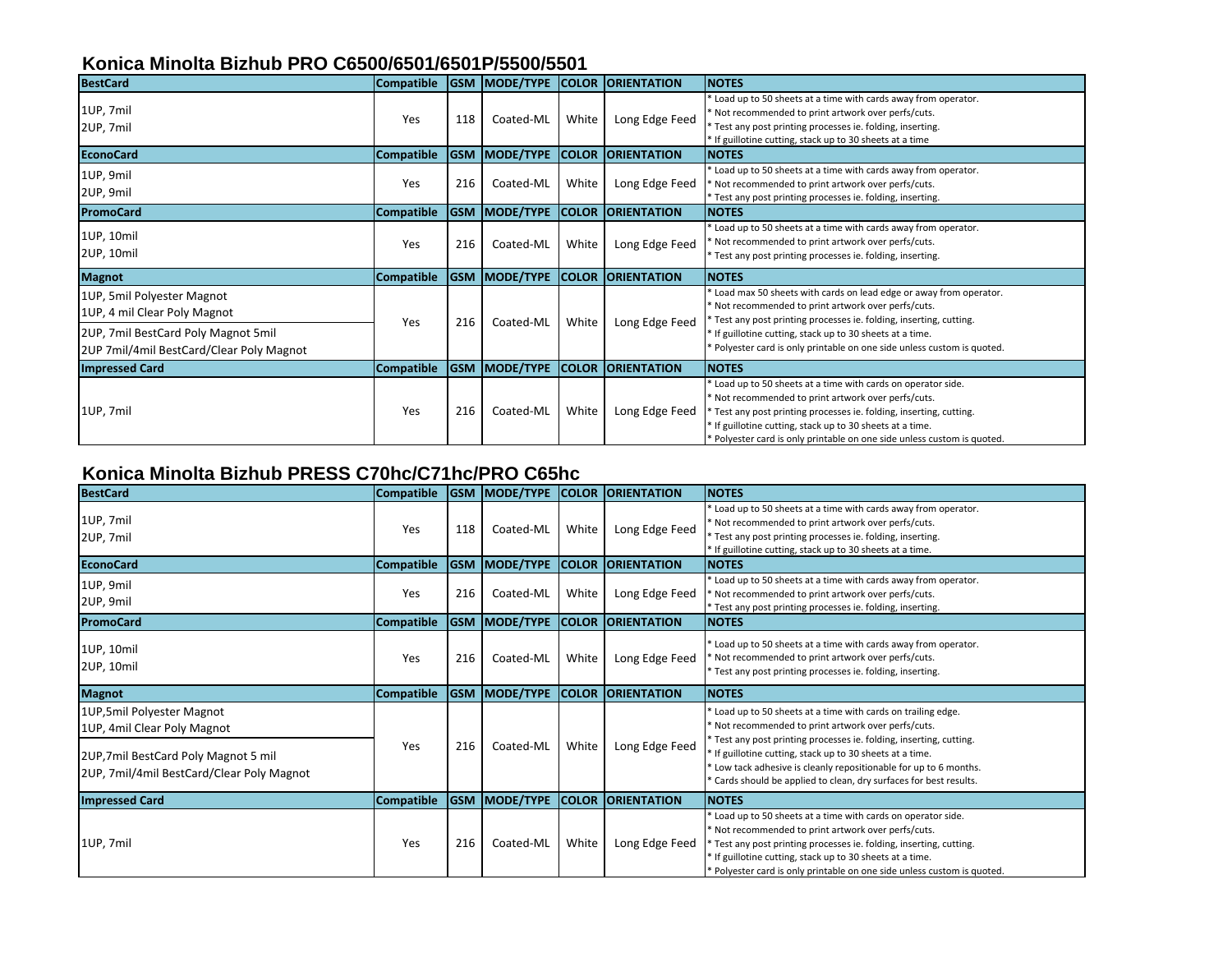## **Konica Minolta Bizhub PRESS C7000/C7000P/C6000/PRO C6000L**

| <b>BestCard</b>                                                                                                                               | <b>Compatible</b> |            | <b>GSM MODE/TYPE</b> | <b>COLOR</b> | <b>ORIENTATION</b> | <b>NOTES</b>                                                                                                                                                                                                                                                               |
|-----------------------------------------------------------------------------------------------------------------------------------------------|-------------------|------------|----------------------|--------------|--------------------|----------------------------------------------------------------------------------------------------------------------------------------------------------------------------------------------------------------------------------------------------------------------------|
| 1UP, 7mil<br>2UP, 7mil                                                                                                                        |                   |            |                      |              | Long Edge Feed     | Load up to 100 sheets at a time with cards away from operator.<br>Not recommended to print artwork over perfs/cuts.                                                                                                                                                        |
| 1UP, 2WIDE, 7mil                                                                                                                              | Yes               | 118        | Plain                | White        | Short Edge Feed    | Test any post printing processes ie. folding, inserting.<br>If guillotine cutting, stack up to 30 sheets at a time.<br>Manual duplex may be required.                                                                                                                      |
| 2UP, 2WIDE, 7mil                                                                                                                              | Yes               | 118        | Plain                | White        | Short Edge Feed    | Load up to 100 sheets at a time with cards operator side.<br>Not recommended to print artwork over perfs/cuts.<br>* Test any post printing processes ie. folding, inserting.<br>Manual duplex may be required.                                                             |
| 1UP, 10mil<br>2UP, 10mil<br>1UP, 2WIDE, 10mil                                                                                                 | Yes               | 148        | Coated-ML            | White        | Short Edge Feed    | Load up to 100 sheets at a time with cards on lead edge.<br>Not recommended to print artwork over perfs/cuts.<br>* Test any post printing processes ie. folding, inserting.<br>* If guillotine cutting, stack up to 30 sheets at a time.<br>Manual duplex may be required. |
| 2UP, 2WIDE, 10mil                                                                                                                             | Yes               | 148        | Coated-ML            | White        | Short Edge Feed    | Load up to 100 sheets at a time with cards on operator side.<br>Not recommended to print artwork over perfs/cuts.<br>Manual duplex may be required.<br>If guillotine cutting, stack up to 30 sheets at a time.                                                             |
| <b>Magnot</b>                                                                                                                                 | <b>Compatible</b> | <b>GSM</b> | <b>MODE/TYPE</b>     | <b>COLOR</b> | <b>ORIENTATION</b> | <b>NOTES</b>                                                                                                                                                                                                                                                               |
| 1UP, 5mil Polyester Magnot<br>1UP, 4 mil Clear Poly Magnot<br>2UP, 7mil BestCard Poly Magnot 5mil<br>2UP 7mil/4mil BestCard/Clear Poly Magnot | Yes               | 216        | Coated-ML            | White        | Long Edge Feed     | Load max 50 sheets with cards on lead edge or operator side.<br>Not recommended to print artwork over perfs/cuts.<br>* Test any post printing processes ie. folding, inserting, cutting.<br>If guillotine cutting, stack up to 30 sheets at a time.                        |
| 4UP, 7mil Paper Magnot<br>4UP, 5mil Polyester Magnot                                                                                          | Yes               | 300        | Coated-ML            | White        | Short Edge Feed    | Low tack adhesive is cleanly repositionable for up to 6 months.<br>'Cards should be applied to clean, dry surfaces for best results.                                                                                                                                       |
| <b>Impressed Card</b>                                                                                                                         | <b>Compatible</b> | <b>GSM</b> | MODE/TYPE            | <b>COLOR</b> | <b>ORIENTATION</b> | <b>NOTES</b>                                                                                                                                                                                                                                                               |
| 1UP, 7mil                                                                                                                                     |                   |            |                      |              | Long Edge Feed     | Load up to 50 sheets at a time with cards on operator side.<br>Not recommended to print artwork over perfs/cuts.                                                                                                                                                           |
| 1UP, 2WIDE, 7mil<br>2UP, 2WIDE, 7mil                                                                                                          | Yes               | 216        | Coated-ML            | White        | Short Edge Feed    | Test any post printing processes ie. folding, inserting, cutting.<br>If guillotine cutting, stack up to 30 sheets at a time.<br>* Polyester card is only printable on one side unless custom is quoted.                                                                    |

# **Konica Minolta Bizhub PRESS C1070/C1070P/C1060/PRO C1060L**

| <b>BestCard</b>                              | <b>Compatible</b> | <b>GSM</b> | MODE/TYPE |       | <b>COLOR ORIENTATION</b> | <b>INOTES</b>                                                                                                                                                                                                                                                                  |
|----------------------------------------------|-------------------|------------|-----------|-------|--------------------------|--------------------------------------------------------------------------------------------------------------------------------------------------------------------------------------------------------------------------------------------------------------------------------|
| 1UP, 7mil<br>2UP, 7mil<br>1UP, 2WIDE, 7mil   | Yes               | 118        | Plain     | White | Long Edge Feed           | * Load up to 100 sheets at a time with cards away from operator.<br>* Not recommended to print artwork over perfs/cuts.<br>Test any post printing processes ie. folding, inserting.<br>* If guillotine cutting, stack up to 30 sheets at a time.                               |
|                                              |                   |            |           |       | Short Edge Feed          | * Manual duplex may be required.                                                                                                                                                                                                                                               |
| 2UP, 2WIDE, 7mil                             | Yes               | 118        | Plain     | White | Short Edge Feed          | * Load up to 100 sheets at a time with cards operator side.<br>* Not recommended to print artwork over perfs/cuts.<br>* Test any post printing processes ie. folding, inserting.<br>* Manual duplex may be required.                                                           |
| 1UP, 10mil<br>2UP,10mil<br>1UP, 2WIDE, 10mil | Yes               | 148        | Coated-ML | White | Short Edge Feed          | Load up to 100 sheets at a time with cards on lead edge.<br>* Not recommended to print artwork over perfs/cuts.<br>* Test any post printing processes ie. folding, inserting.<br>* If guillotine cutting, stack up to 30 sheets at a time.<br>* Manual duplex may be required. |
| 2UP, 2WIDE, 10mil                            | Yes               | 148        | Coated-ML | White | Short Edge Feed          | * Load up to 100 sheets at a time with cards on operator side.<br>* Not recommended to print artwork over perfs/cuts.<br>* Manual duplex may be required.<br>* If guillotine cutting, stack up to 30 sheets at a time.                                                         |
| <b>EconoCard</b>                             | <b>Compatible</b> | <b>GSM</b> | MODE/TYPE |       | <b>COLOR ORIENTATION</b> | <b>INOTES</b>                                                                                                                                                                                                                                                                  |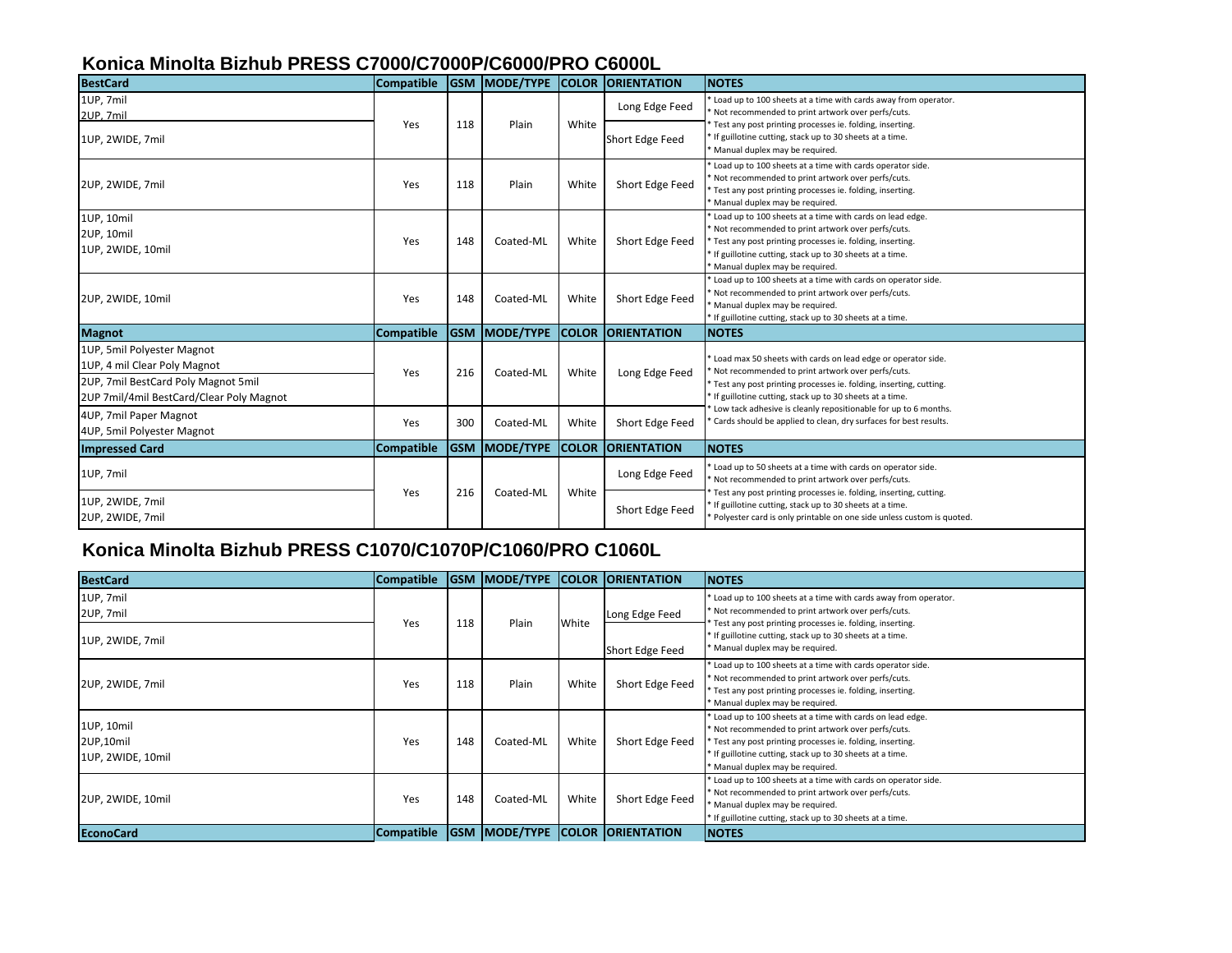| 1UP, 9mil<br>2UP, 9mil                                                          | Yes               | 216        | Coated-ML              | White        | Long Edge Feed           | Load up to 100 sheets at a time with cards away from operator.<br>Not recommended to print artwork over perfs/cuts.<br>* Test any post printing processes ie. folding, inserting.                       |
|---------------------------------------------------------------------------------|-------------------|------------|------------------------|--------------|--------------------------|---------------------------------------------------------------------------------------------------------------------------------------------------------------------------------------------------------|
| <b>PromoCard</b>                                                                | <b>Compatible</b> |            | <b>IGSM IMODE/TYPE</b> | <b>COLOR</b> | <b>ORIENTATION</b>       | <b>NOTES</b>                                                                                                                                                                                            |
| 1UP, 10mil<br>2UP, 10mil                                                        | Yes               | 216        | Coated-ML              | White        | Long Edge Feed           | Load up to 100 sheets at a time with cards away from operator.<br>Not recommended to print artwork over perfs/cuts.<br>Test any post printing processes ie. folding, inserting.                         |
| <b>Magnot</b>                                                                   | <b>Compatible</b> | <b>GSM</b> | MODE/TYPE              | <b>COLOR</b> | <b>ORIENTATION</b>       | <b>INOTES</b>                                                                                                                                                                                           |
| 1UP, 5mil Polyester Magnot<br>1UP, 4 mil Clear Poly Magnot                      | Yes               | 216        | Coated-ML              | White        | Long Edge Feed           | Load max 50 sheets with cards on lead edge or operator side.<br>Not recommended to print artwork over perfs/cuts.                                                                                       |
| 2UP, 7mil BestCard Poly Magnot 5mil<br>2UP 7mil/4mil BestCard/Clear Poly Magnot |                   |            |                        |              |                          | Test any post printing processes ie. folding, inserting, cutting.<br>If guillotine cutting, stack up to 30 sheets at a time.<br>Low tack adhesive is cleanly repositionable for up to 6 months.         |
| 4UP, 7mil Paper Magnot<br>4UP, 5mil Polyester Magnot                            | Yes               | 300        | Coated-ML              | White        | Short Edge Feed          | Cards should be applied to clean, dry surfaces for best results.                                                                                                                                        |
| <b>Impressed Card</b>                                                           | <b>Compatible</b> |            | <b>GSM MODE/TYPE</b>   |              | <b>COLOR ORIENTATION</b> | <b>NOTES</b>                                                                                                                                                                                            |
| 1UP, 7mil                                                                       | Yes               | 216        | Coated-ML              | White        | Long Edge Feed           | Load up to 50 sheets at a time with cards on operator side.<br>' Not recommended to print artwork over perfs/cuts.                                                                                      |
| 1UP, 2WIDE, 7mil<br>2UP, 2WIDE, 7mil                                            | Yes               | 216        | Coated-ML              | White        | Short Edge Feed          | Test any post printing processes ie. folding, inserting, cutting.<br>* If guillotine cutting, stack up to 30 sheets at a time.<br>Polyester card is only printable on one side unless custom is quoted. |

### **Konica Minolta Bizhub PRESS C8000**

| <b>BestCard</b>                               | <b>Compatible</b> |     | <b>GSM MODE/TYPE</b> |       | <b>COLOR ORIENTATION</b>                   | <b>NOTES</b>                                                                                                                                                                                                                                                             |
|-----------------------------------------------|-------------------|-----|----------------------|-------|--------------------------------------------|--------------------------------------------------------------------------------------------------------------------------------------------------------------------------------------------------------------------------------------------------------------------------|
| 1UP, 7mil<br>2UP, 7mil                        | Yes               | 118 | Plain                | White | Long Edge Feed                             | Load up to 100 sheets at a time with cards away from operator.<br>Not recommended to print artwork over perfs/cuts.<br>* Test any post printing processes ie. folding, inserting.<br>If guillotine cutting, stack up to 30 sheets at a time.                             |
| 1UP, 2WIDE, 7mil                              |                   |     |                      |       | Short Edge Feed                            | Manual duplex may be required.                                                                                                                                                                                                                                           |
| 2UP, 2WIDE, 7mil                              | Yes               | 118 | Plain                | White | Short Edge Feed                            | Load up to 100 sheets at a time with cards operator side.<br>Not recommended to print artwork over perfs/cuts.<br>Test any post printing processes ie. folding, inserting.<br>Manual duplex may be required.                                                             |
| 1UP, 10mil<br>2UP, 10mil<br>1UP, 2WIDE, 10mil | Yes               | 300 | Coated-ML            | White | Short Edge Feed                            | Load up to 100 sheets at a time with cards on lead edge.<br>Not recommended to print artwork over perfs/cuts.<br>Test any post printing processes ie. folding, inserting.<br>* If guillotine cutting, stack up to 30 sheets at a time.<br>Manual duplex may be required. |
| 2UP, 2WIDE, 10mil                             | Yes               | 300 | Coated-ML            | White | Short Edge Feed                            | Load up to 100 sheets at a time with cards on operator side.<br>Not recommended to print artwork over perfs/cuts.<br>Manual duplex may be required.<br>If guillotine cutting, stack up to 30 sheets at a time.                                                           |
| 1UP, 13mil<br>2UP, 13mil                      | Yes               | 350 | Coated-ML            | White | Short Edge Feed                            | Load up to 50 sheets at a time with cards on lead edge.<br>Not recommended to print artwork over perfs/cuts.<br>Manual duplex may be required.<br>If guillotine cutting, stack up to 30 sheets at a time.                                                                |
| <b>EconoCard</b>                              | <b>Compatible</b> |     | <b>GSM MODE/TYPE</b> |       | <b>COLOR ORIENTATION</b>                   | <b>NOTES</b>                                                                                                                                                                                                                                                             |
| 1UP, 9mil<br>2UP, 9mil                        | Yes               | 216 | Coated-ML            | White | Long Edge Feed                             | Load up to 100 sheets at a time with cards away from operator.<br>Not recommended to print artwork over perfs/cuts.<br>'Test any post printing processes ie. folding, inserting.                                                                                         |
| PromoCard                                     | <b>Compatible</b> |     | <b>GSM MODE/TYPE</b> |       | <b>COLOR ORIENTATION</b>                   | <b>INOTES</b>                                                                                                                                                                                                                                                            |
| 1UP, 10mil<br>2UP, 10mil                      | Yes               | 216 | Coated-ML            | White | Long Edge Feed                             | Load up to 100 sheets at a time with cards away from operator.<br>Not recommended to print artwork over perfs/cuts.<br>'Test any post printing processes ie. folding, inserting.                                                                                         |
| <b>Magnot</b>                                 |                   |     |                      |       | Compatible GSM MODE/TYPE COLOR ORIENTATION | <b>NOTES</b>                                                                                                                                                                                                                                                             |